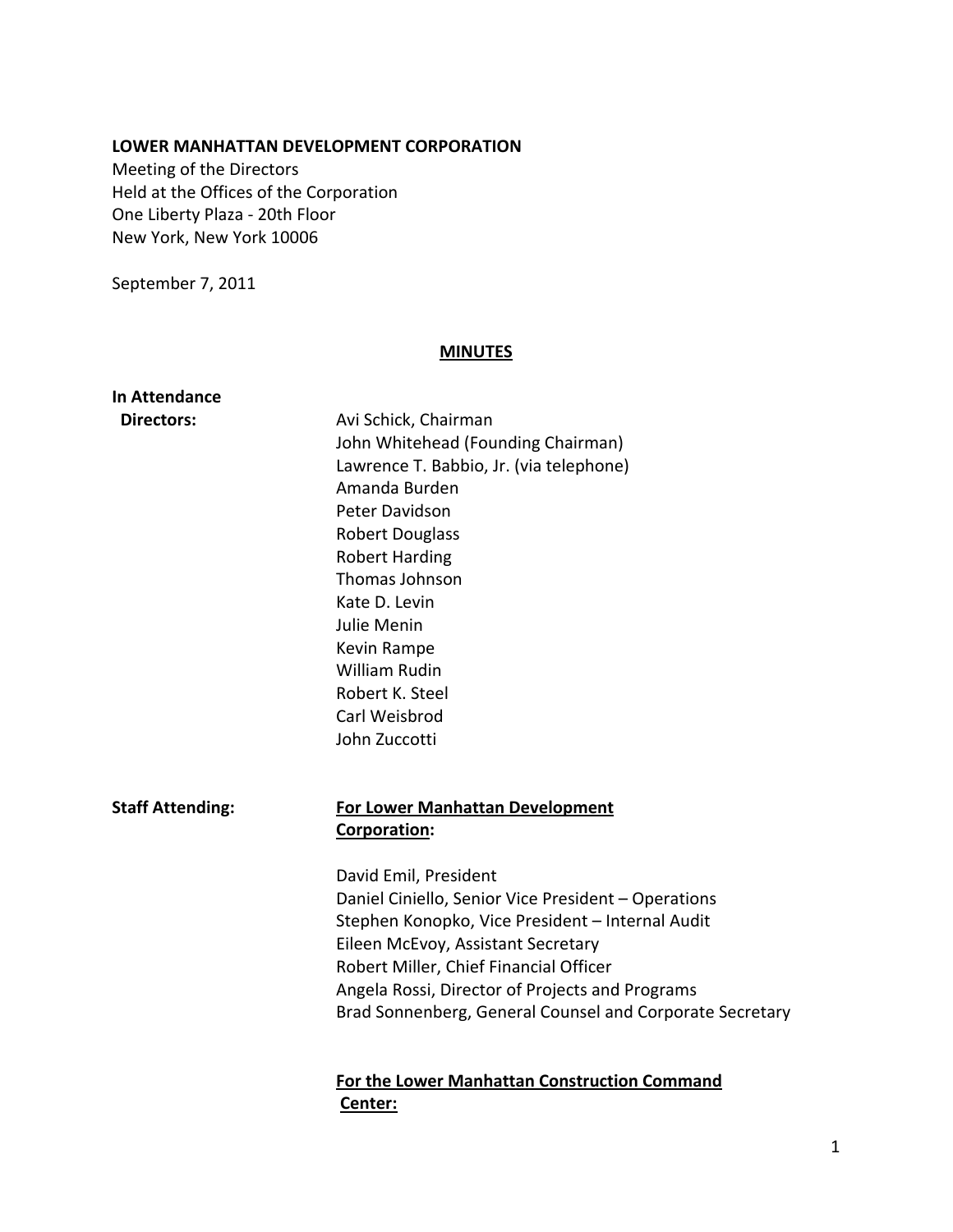Robert Harvey, Acting Executive Director

**For Sheldon Silver:**

Judy Rapfogel

## **Also Present:**

Shaun Donovan, U.S. Secretary of HUD Alice Greenwald, Director ‐ Memorial Foundation Stefan Pryor, former LMDC President The Public The Media and Press

The meeting of the Lower Manhattan Development Corporation ("LMDC") was called to order at 8:45 a.m. It was noted for the record that notice to the public and news media of the time and place of the meeting had been given in compliance with the New York State Open Meetings Law.

 Chairman Schick then noted that former LMDC Chairman John Whitehead and HUD Secretary Shaun Donovan were both present at today's meeting. He welcomed both and then expressed his appreciation to them for their attendance.

Chairman Schick then asked the Directors to ratify and approve the Minutes of the March 31, 2011 and the June 17, 2011 Directors meetings. The approvals also include an amendment to the March 31, 2011 LMCCC 2011‐2012 Budget resolution.

Upon motion duly made and seconded, the following resolutions were unanimously adopted: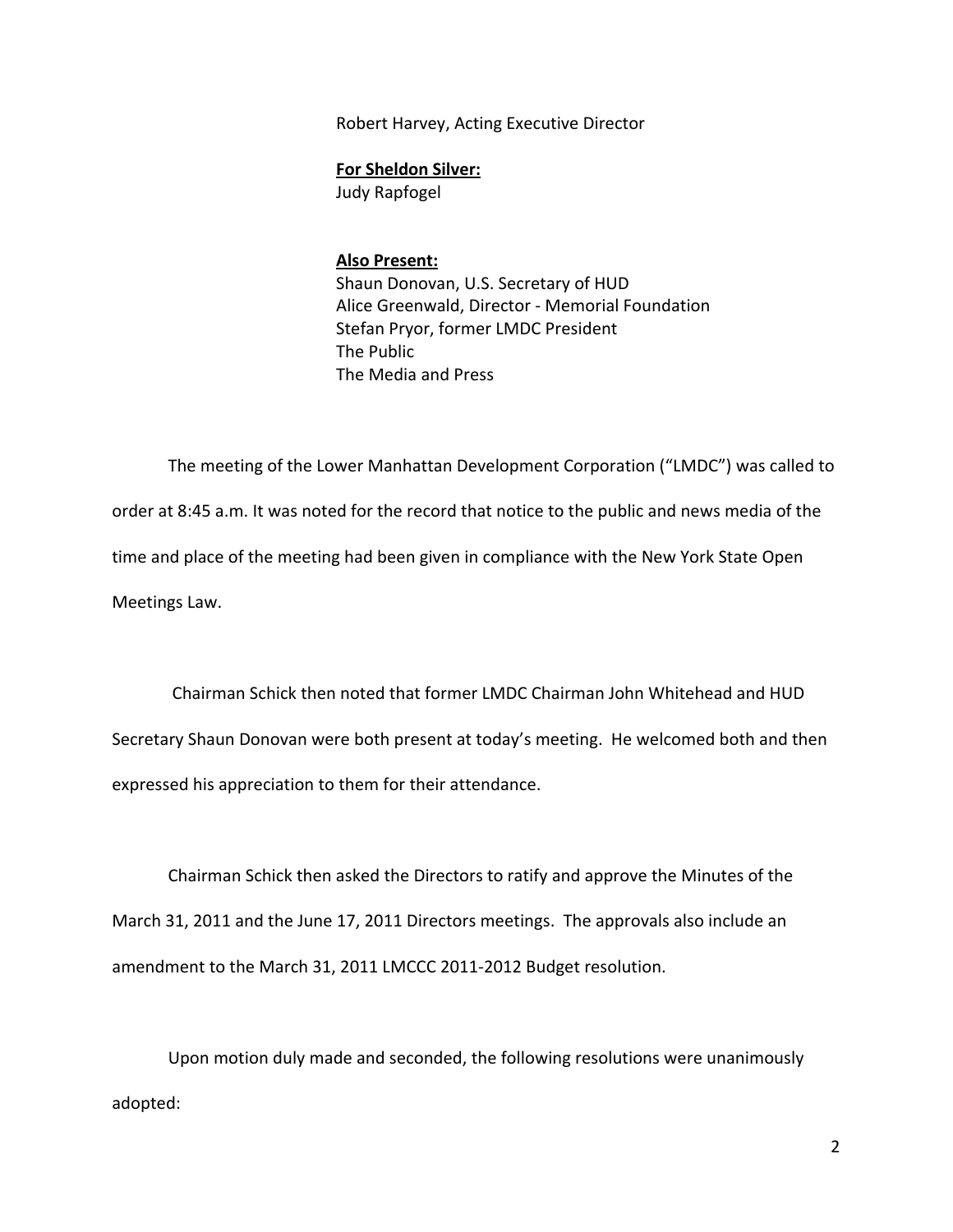Amendment of March 31, 2011 Resolution Approving the Lower Manhattan Construction Command Center Budget for FY2011‐2012

RESOLVED, that the Resolution approving the Lower Manhattan Construction Command Center Budget for fiscal year 2011‐2012 passed at the March 31, 2011 meeting of the Corporation is hereby amended to state that expenditures beyond the third quarter of fiscal year 2011-2012 in support of LMCCC operations that are supported by funds from state funding entities other than LMDC as contemplated in the LMCCC budget so adopted may be made only if, prior to December 31, 2011, the Metropolitan Transportation Authority, New York State Department of Transportation, and the Port Authority of New York and New Jersey shall have entered into written agreements for funding commitments to LMCCC consistent with LMCCC's fiscal year 2011‐2012 budget adopted at the March 31, 2011 meeting; and be it

FURTHER RESOLVED, that the proper officers of the Corporation are hereby authorized to take any such action and to execute such instruments as may be necessary or appropriate to effect the foregoing; and be it

FURTHER RESOLVED, that all such actions previously taken in furtherance of Resolution #3 approved at the March 31, 2011 meeting of the Corporation by the Corporation's employees, Officers or Directors are hereby ratified and approved in all respects if such actions would have been consistent with this amendment.

\* \* \*

Approval of March 31, 2011 Meeting Minutes

RESOLVED, that the minutes of the meeting of the Corporation held on March 31, 2011, as presented to this meeting, are hereby approved and all actions taken by the Corporation's employees, Officers, or Directors in furtherance of the matters referred to therein are hereby ratified and approved as actions of the Corporation.

\* \* \*

Approval of June 17, 2011 Meeting Minutes

RESOLVED, that the minutes of the meeting of the Corporation held on June 17, 2011, as presented to this meeting, are hereby approved and all actions taken by the Corporation's employees, Officers, or Directors in furtherance of the matters referred to therein are hereby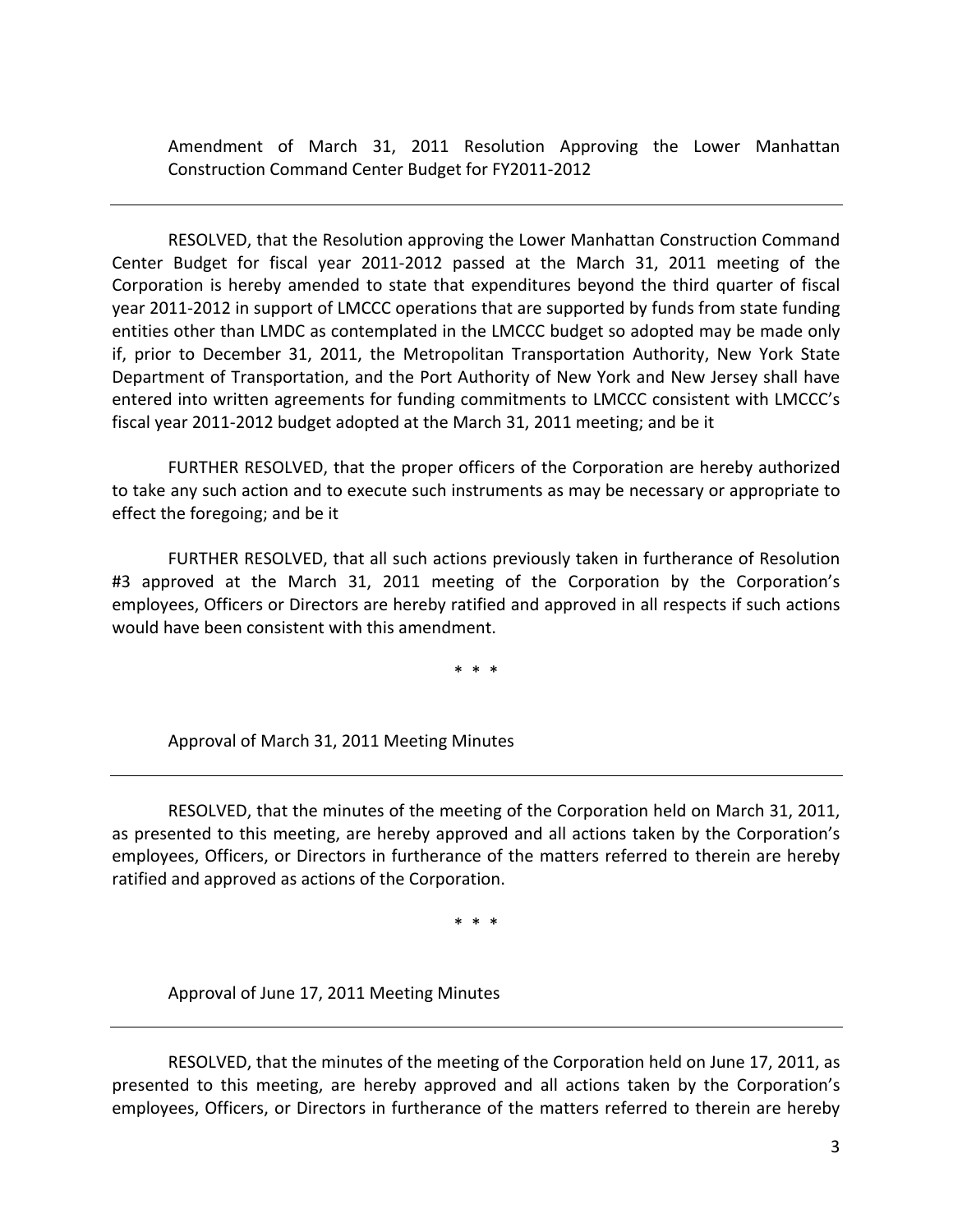ratified and approved as actions of the Corporation.

\* \* \*

Next, Chairman Schick asked the Directors to approve the election of Brad Sonnenberg as the General Counsel and Secretary of LMDC.

The Chairman called for questions or comments. Hearing none, and upon motion duly made and seconded, the following resolution was unanimously adopted:

Election of Officer

RESOLVED, that Brad Sonnenberg is hereby elected General Counsel and Secretary of the Corporation, and shall serve until such time as his successor is duly elected or until his earlier resignation or removal.

\* \* \*

Chairman Schick then asked the Directors to ratify three contracts that were previously

approved by the President, the Chairman and the Co‐Chairs of the Audit and Budget

Committee.

The Chairman noted that the Directors had previously been provided with the materials

and resolutions. He then called for questions or comments. Hearing none and upon motion

duly made and seconded, the following resolutions were unanimously adopted:

Ratification of Program Coordination Services Contract and Amendment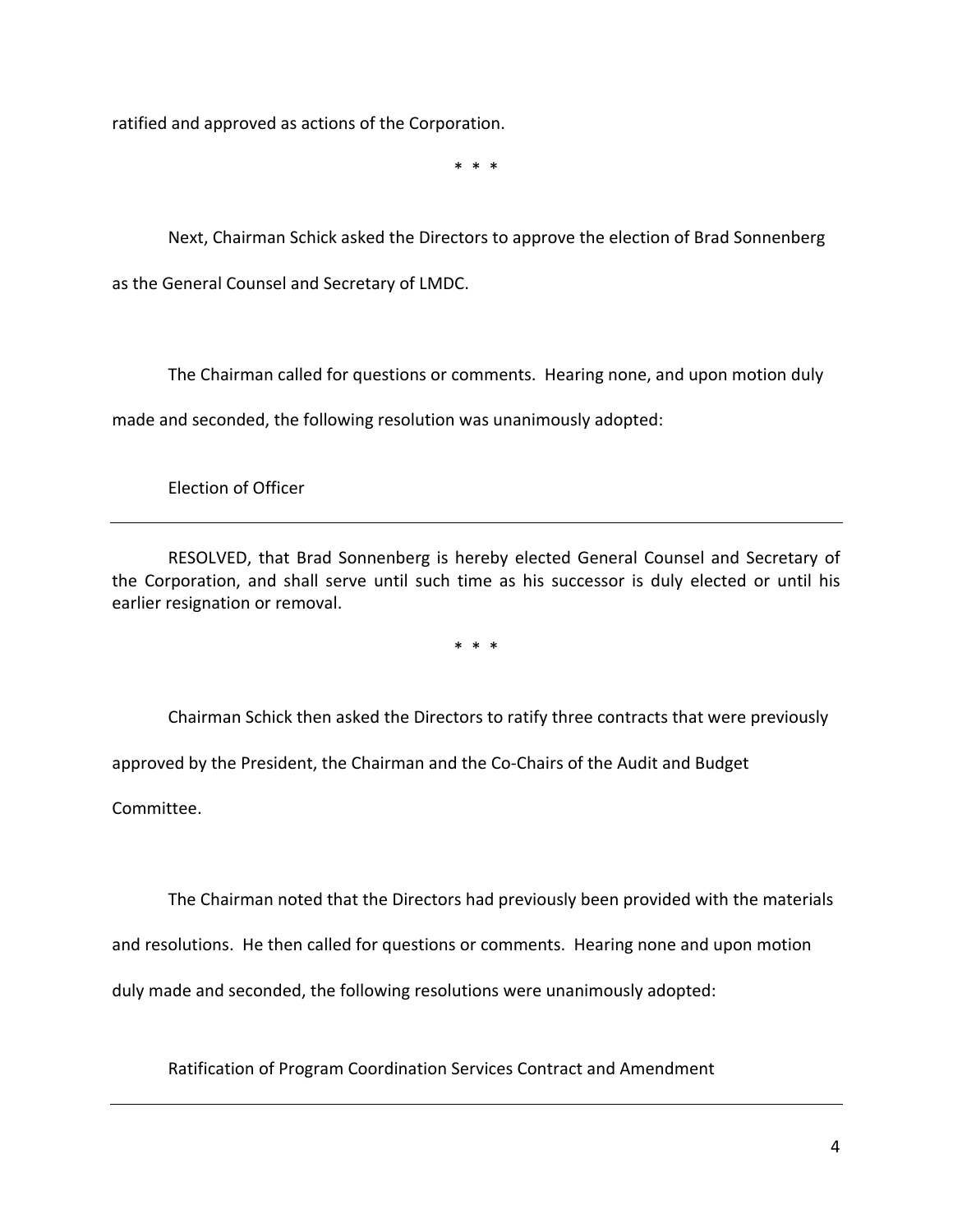RESOLVED, that (i) the agreement entered into by the Corporation with LiRo Program Construction P.C. ("LiRo") for program coordination services in an amount not to exceed \$250,000 for a term from July 1, 2011 through August 14, 2011, as described in the materials presented to this meeting is hereby ratified and approved in all respects; and (ii) the subsequent amendment that the Corporation entered into with respect to its agreement with LiRo to extend the term of the agreement from August 15, 2011 through October 15, 2011 and to increase the contract value by \$250,000 as described in the materials presented to this meeting is hereby ratified and approved in all respects; and be it

FURTHER RESOLVED, that expenditures hereby approved shall be allocated in the Lower Manhattan Construction Command Center ("LMCCC") budget for the fiscal year ending March 31, 2012 and will be provided from LMCCC grants from the Federal Transit Administration and funding agreements with the Port Authority of New York and New Jersey, the Metropolitan Transportation Authority, and the New York State Department of Transportation (to the extent that such funds are received); and be it

FURTHER RESOLVED, that the proper officers of the Corporation are hereby authorized to take any such action and to execute such instruments as may be necessary or appropriate to effect the foregoing; and be it

FURTHER RESOLVED, that all such actions previously taken in furtherance of the foregoing by the Corporation's employees, Officers or Directors are hereby ratified and approved in all respects.

\* \* \*

Ratification of Contract Amendment for Advertising Services

RESOLVED, that the amendment entered into by the Corporation with Miller Advertising Agency, Inc. for advertising services for a one‐year period through July 31, 2012, as described in the materials presented to this meeting is hereby ratified and approved in all respects; and be it

FURTHER RESOLVED, that the proper officers of the Corporation are hereby authorized to take any such action and to execute such instruments as may be necessary or appropriate to effect the foregoing; and be it

FURTHER RESOLVED, that all such actions previously taken in furtherance of the foregoing by the Corporation's employees, Officers or Directors are hereby ratified and approved in all respects.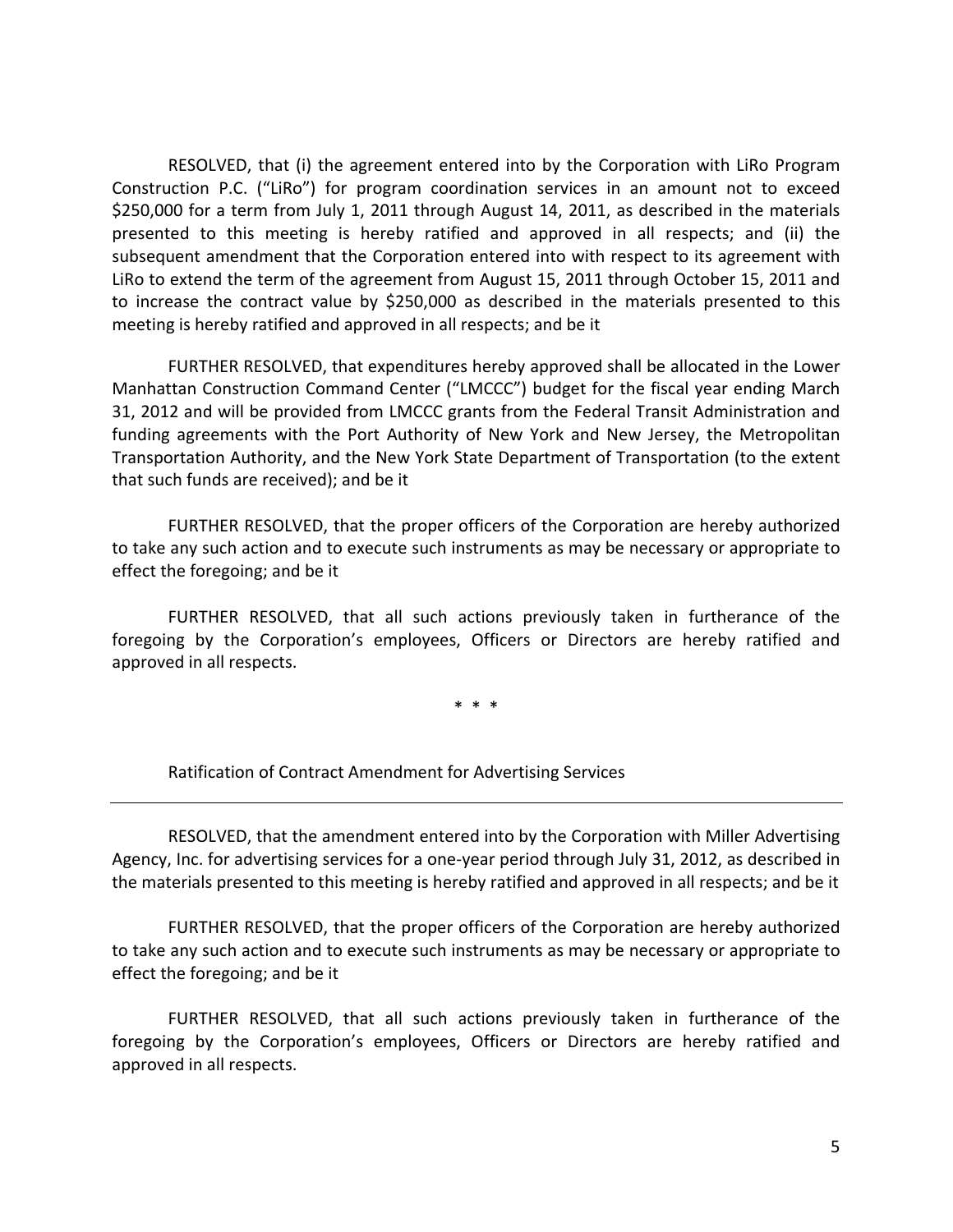\* \* \*

Ratification of Contract Amendment for Legal Services Related to the World Trade Center Memorial and Redevelopment Plan

RESOLVED, that the amendment entered into by the Corporation with Weil, Gotshal & Manges LLP for legal advice and services in connection with the World Trade Center Memorial and Redevelopment Plan to extend the term for an additional one‐year period through June 30, 2012, as described in the materials presented to this meeting is hereby ratified and approved in all respects; and be it

FURTHER RESOLVED, that the proper officers of the Corporation are hereby authorized to take any such action and to execute such instruments as may be necessary or appropriate to effect the foregoing; and be it

FURTHER RESOLVED, that all such actions previously taken in furtherance of the foregoing by the Corporation's employees, Officers or Directors are hereby ratified and approved in all respects.

\* \* \*

Chairman Schick then provided a brief report focusing on the current status of the Bovis

litigation. Chairman Schick noted, among other things, that LMDC had filed a motion to dismiss

the Bovis claim and that same was granted in substantial part but not completely. He added

that Bovis has filed a Notice of Appeal and also has moved the Supreme Court for a rehearing.

It is expected, he continued, that this argument will be heard in a couple of weeks.

In addition, Chairman Schick explained, Bovis is not only seeking more money for poor quality work, they are also seeking to put a lien on 130 and 140 Liberty Street so that the properties cannot be disposed of until the Company is paid.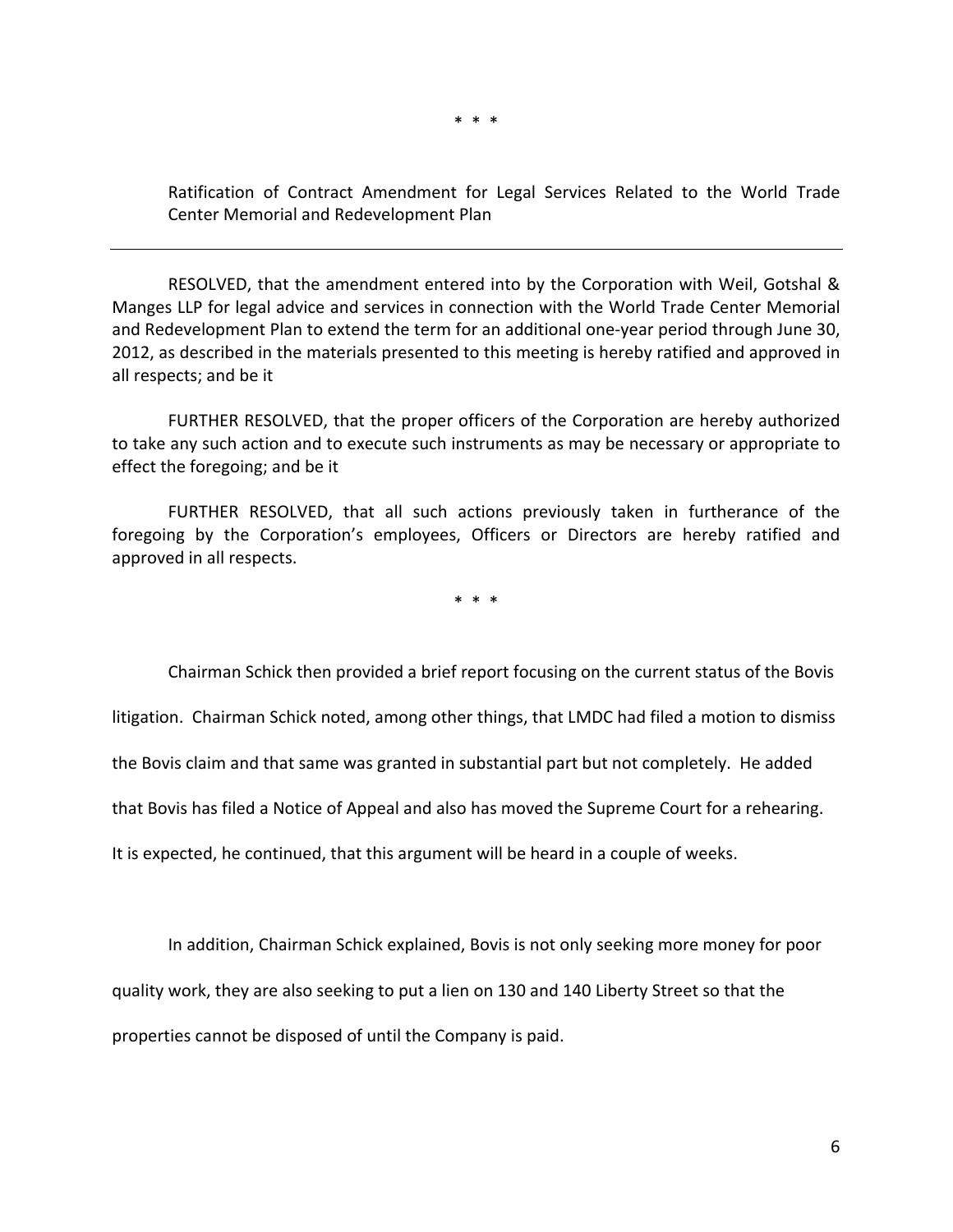LMDC, he noted, believes this action to be without merit and intends to fight it vigorously.

Chairman Schick then asked Director Johnson to provide the Audit and Budget Report.

Director Johnson first noted that the Committee met to review emergency funding items that were authorized by the Chairman and presented to the full Board for ratification.

Director Johnson then noted that the Committee met to review the funding authorizations that are being presented for consideration today. He outlined the method of consideration utilized and noted that the Committee recommends that the items be considered for approval by the Board.

Director Johnson then addressed issues with respect to the LMCCC's requests for authorization for contract expenditures. In that regard he noted that the MTA and the New York State Department of Transportation have made their required payments but that the Port Authority has not. If payment is not made by the Port Authority within a specified time‐frame, LMDC is not authorized by the Audit and Finance Committee, as its fiduciary monitor, to incur the expenses the Directors will be asked to tentatively approve today.

Next, Director Johnson reported that the Committee met with the internal auditor and discussed the Committee's concerns with regard to what they believe to be a deficiency of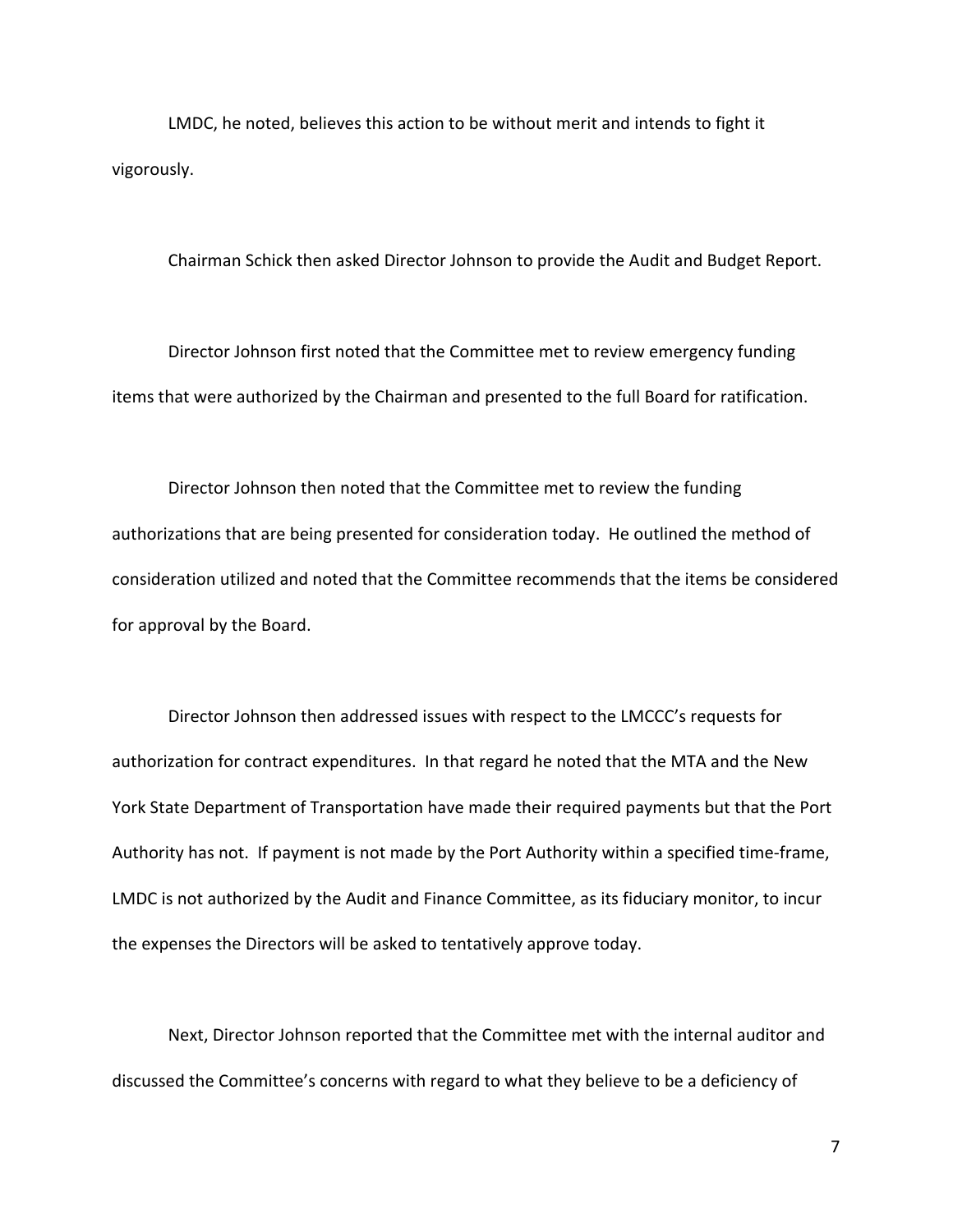qualified staff to manage and monitor the ongoing heavy load of projects and programs.

The Chairman then noted that the next two items related to the Memorial and Museum Foundation. He called upon Ms. Greenwald to present the background information regarding those requests.

Ms. Greenwald spoke at length and provided a Powerpoint presentation with regard to the proposed utilization of funds as well as of the need for each of the following Memorial and Museum related funding requests.

Following the full presentation, the Chairman called for questions or comments regarding both items. Hearing none and upon motion duly made and seconded, the following resolutions were unanimously adopted (It was noted for the record that the Memorial Board Members – Schick, Johnson, Menin, Rampe and Zuccotti recused themselves with regard to the vote on the following resolutions.):

Authorization to Amend Partial Action Plan S‐2; Authorization to Amend Subrecipient Agreement with the National 9/11 Memorial and Museum at the World Trade Center Foundation, Inc. for Multimedia Installations

RESOLVED, that the Corporation is hereby authorized to amend Partial Action Plan S‐2 (the "Amended Partial Action Plan S‐2"), to allocate \$2,500,000 of funds within Other World Trade Center Area Improvements to the National 9/11 Memorial and Museum at the World Trade Center Foundation, Inc., as described in the materials presented to this meeting; and be it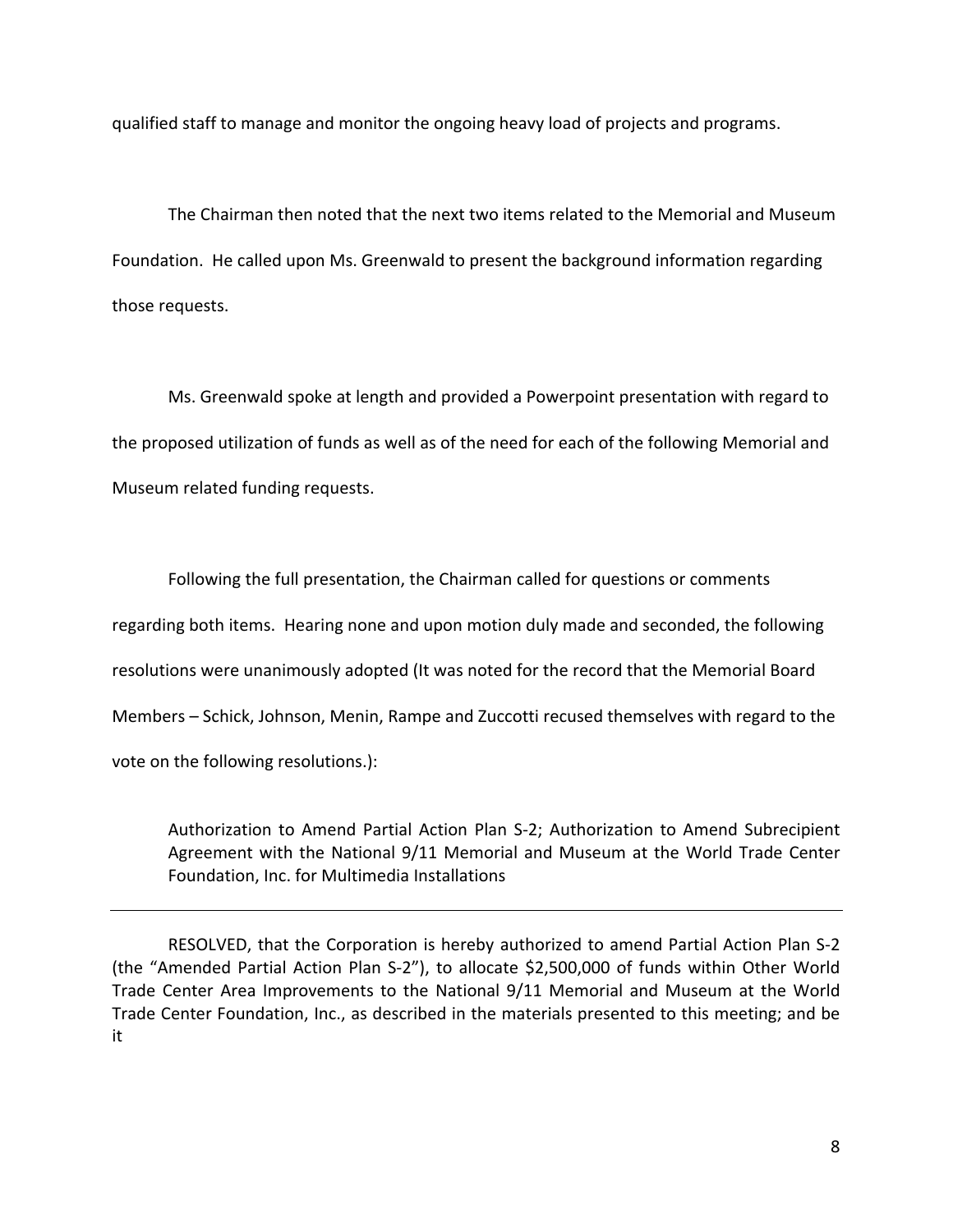FURTHER RESOLVED, that the proper officers of the Corporation are hereby authorized to submit for public comment and review by the Federal Department of Housing and Urban Development ("HUD") the Amended Partial Action Plan S‐2, as may be required; and be it

FURTHER RESOLVED, that the President of the Corporation or his designee shall be authorized to make such changes to the Amended Partial Action Plan S‐2 as may be necessary or appropriate to comport with applicable HUD requirements and to reflect any public comments solicited and received thereon; provided any changes so made shall be consistent with the criteria set forth in such Amended Partial Action Plan; and be it

FURTHER RESOLVED, that the Corporation is hereby authorized to amend its subrecipient agreement with the National 9/11 Memorial and Museum at the World Trade Center Foundation, Inc., to increase the authorized expenditures thereunder by up to \$2,500,000 in respect of multi-media installations as described in the materials presented to this meeting; and be it

FURTHER RESOLVED, that the proper officers of the Corporation are hereby authorized to take any such action and to execute such instruments as may be necessary or appropriate to effect the foregoing.

\* \* \*

Authorization to Amend Subrecipient Agreement with the National 9/11 Memorial and Museum Foundation for Public Access and the Pavilion

RESOLVED, that the Corporation is hereby authorized to amend its subrecipient agreement with the National 9/11 Memorial and Museum at the World Trade Center Foundation, Inc., to increase the authorized expenditures thereunder by up to \$10,000,000 in respect of the Public Access to the Memorial project (in an amount up to \$2,500,000) and the Museum Pavilion project (in an amount up to \$7,500,000), as described in the materials presented to this meeting; and be it

FURTHER RESOLVED, that the expenditures approved hereby shall be allocated from funds included in the Other World Trade Center Area Improvements allocation within Partial Action Plan S‐2; and be it

FURTHER RESOLVED, that the proper officers of the Corporation are hereby authorized to take any such action and to execute such instruments as may be necessary or appropriate to effect the foregoing.

\* \* \*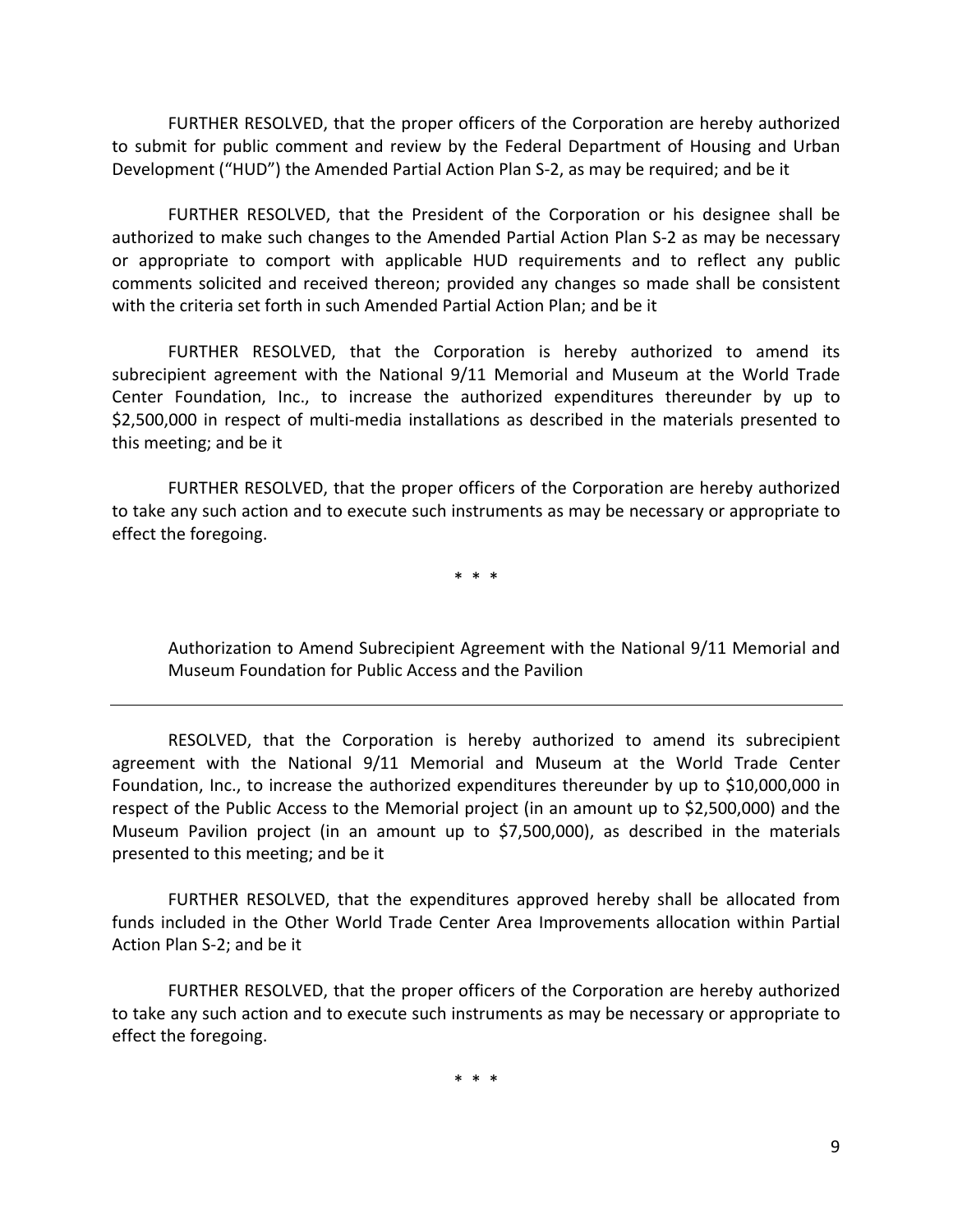Chairman Schick then noted that they would take a break from the business of the meeting in order to take time to pay tribute to John Whitehead, the founding Chairman of the Corporation.

Chairman Schick opened the tribute by providing a Powerpoint presentation mapping the beginnings of the LMDC from the time shortly following the terrorist attack through the neighborhood outreach workshops and the various other components that went into rebuilding Lower Manhattan. The Chairman then presented Mr. Whitehead with a plaque containing a photograph that portrays the positive changes that have taken place to date.

Chairman Schick then asked HUD Secretary Donovan to address those present at the meeting.

Mr. Donovan expressed his appreciation to Mr. Whitehead and the rest of the Board and LMDC staff. Mr. Donovan stated that the team here at LMDC has done remarkable work; Lower Manhattan has transformation into a neighborhood that is the envy of so many places around the country; and Lower Manhattan has become a real beacon of what can be done to make a neighborhood, a 24‐hour place that businesses and people want to locate.

Others at the meeting including Stefan Pryor, Kevin Rampe and Robert Harding spoke words of appreciation to Mr. Whitehead for his tremendous efforts in building and moving the Corporation toward its goals.

10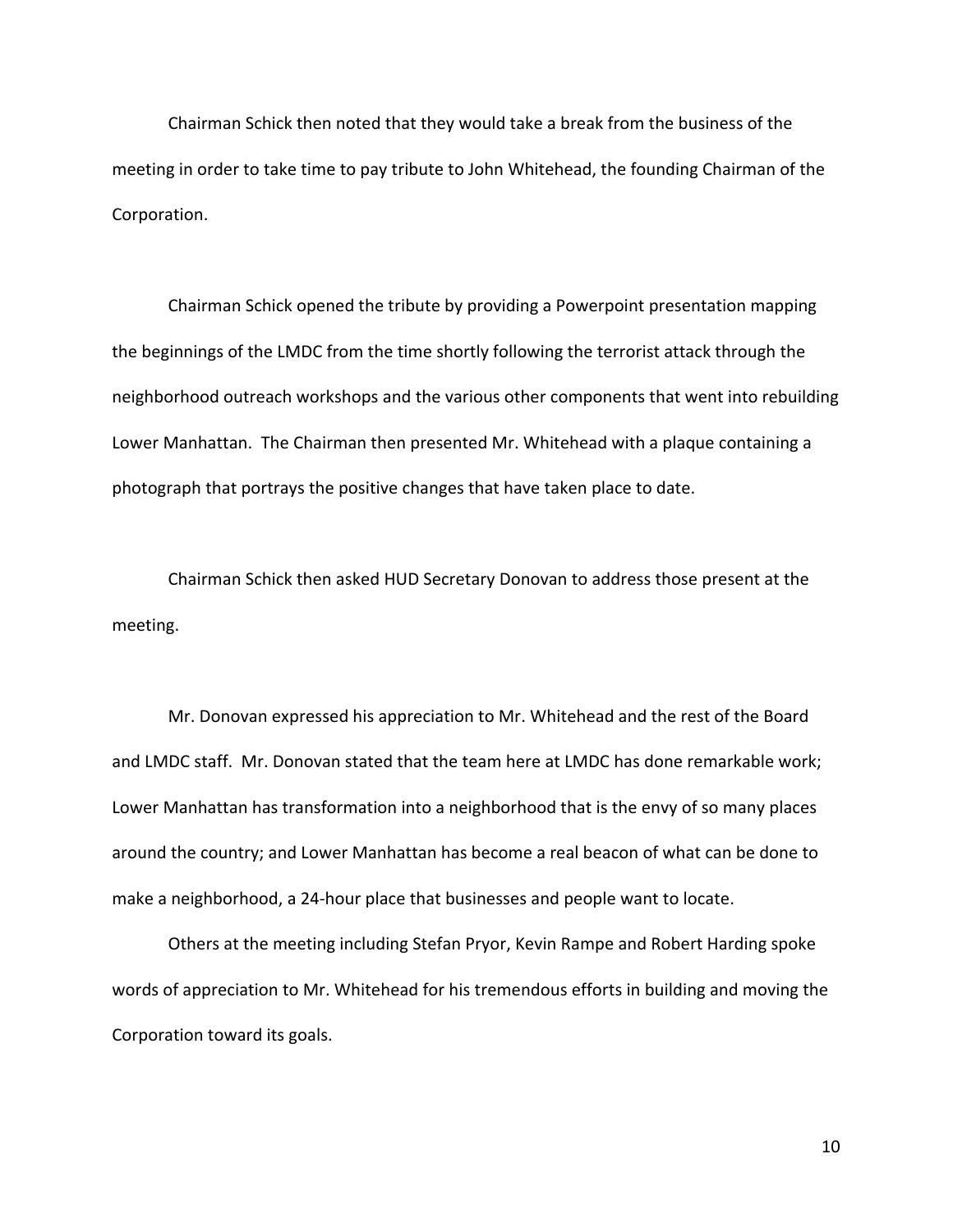Mr. Whitehead then addressed the meeting expressing his appreciation at the honor bestowed on him today. Mr. Whitehead shared part of his experience as the founding Chairman and noted his appreciation for having been able to serve the State and the Country in this capacity.

Chairman Schick then called upon David Emil and Maggie Boepple to present the Community Fund item. Mr. Emil referred the Directors to a list in their Board materials that shows the projects that the LMDC presently proposes to fund under this program. He added that the list will be made available to the press and the public after the meeting.

Ms. Buckley then described the extensive process that went into selecting the various grant recipients and stated she would be happy to answer any questions from the Directors.

Chairman Schick thanked Ms. Buckley and Ms. Rossi for their efforts. He then provided further information with regard to the selection process.

The Chairman then called for questions or comments. Director Weisbrod commended the panel for its extraordinary work on this item.

There being no further comments, and upon motion duly made and seconded, the following resolution was unanimously adopted:

11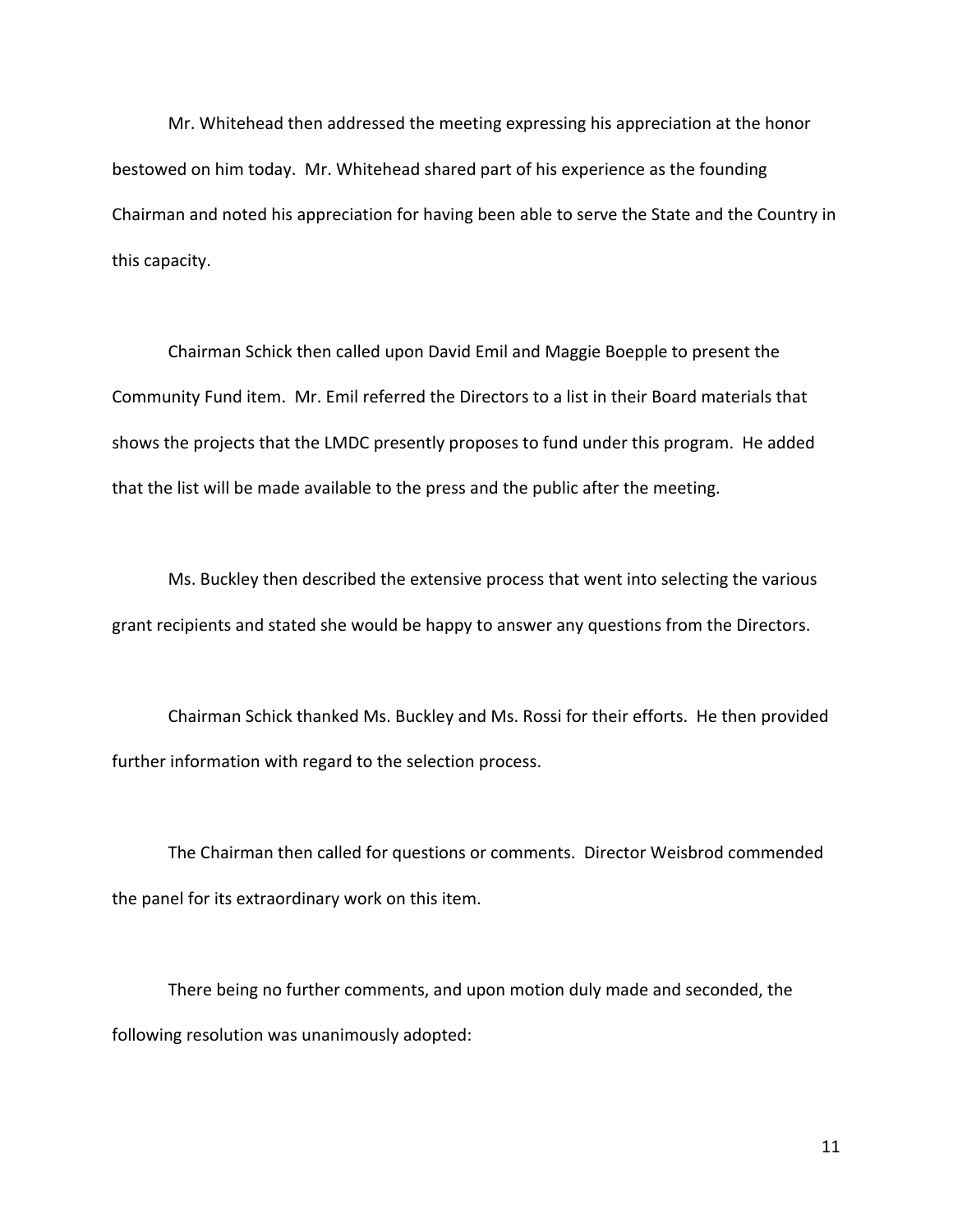Authorization of Community and Cultural Enhancement Program Funding Plan

RESOLVED, that the Community and Cultural Enhancement Program Funding Plan totaling an amount up to \$17,000,000 out of the \$61,000,000 Community and Cultural Enhancement Fund allocated as a part of the Final Action Plan, as described in the materials presented to this meeting, is hereby approved; and be it

FURTHER RESOLVED, that prior to the expenditure of any funds set forth in the Community and Cultural Enhancement Fund, (i) the Board of Directors shall have approved each such subrecipient agreement to be entered into connection therewith, in each case in accordance with applicable policies of the Corporation, and (ii) related approvals as may be required shall have been obtained; and be it

FURTHER RESOLVED, that the proper officers of the Corporation are hereby authorized to take any such action and to execute such instruments as may be necessary or appropriate to effect the foregoing.

\* \* \*

Chairman Schick then asked the Directors to approve the two following resolutions. He

noted that the resolutions are related to the Community Funds resolution that was just passed.

First he called for questions or comments. Hearing none and upon motion duly made and

seconded, the following resolutions were adopted:

Authorization to Amend Final Action Plan; Authorization to Enter into a Subrecipient Agreement with The Fund for Public Schools

RESOLVED, that the Corporation is hereby authorized to amend the Final Action Plan (the "Amended Final Action Plan"), to change the scope of the Lower Manhattan Educational Needs Program as described in the materials presented to this meeting; and be it

FURTHER RESOLVED, that the proper officers of the Corporation are hereby authorized to submit for public comment and review by the Federal Department of Housing and Urban Development ("HUD") the Amended Final Action Plan, as may be required; and be it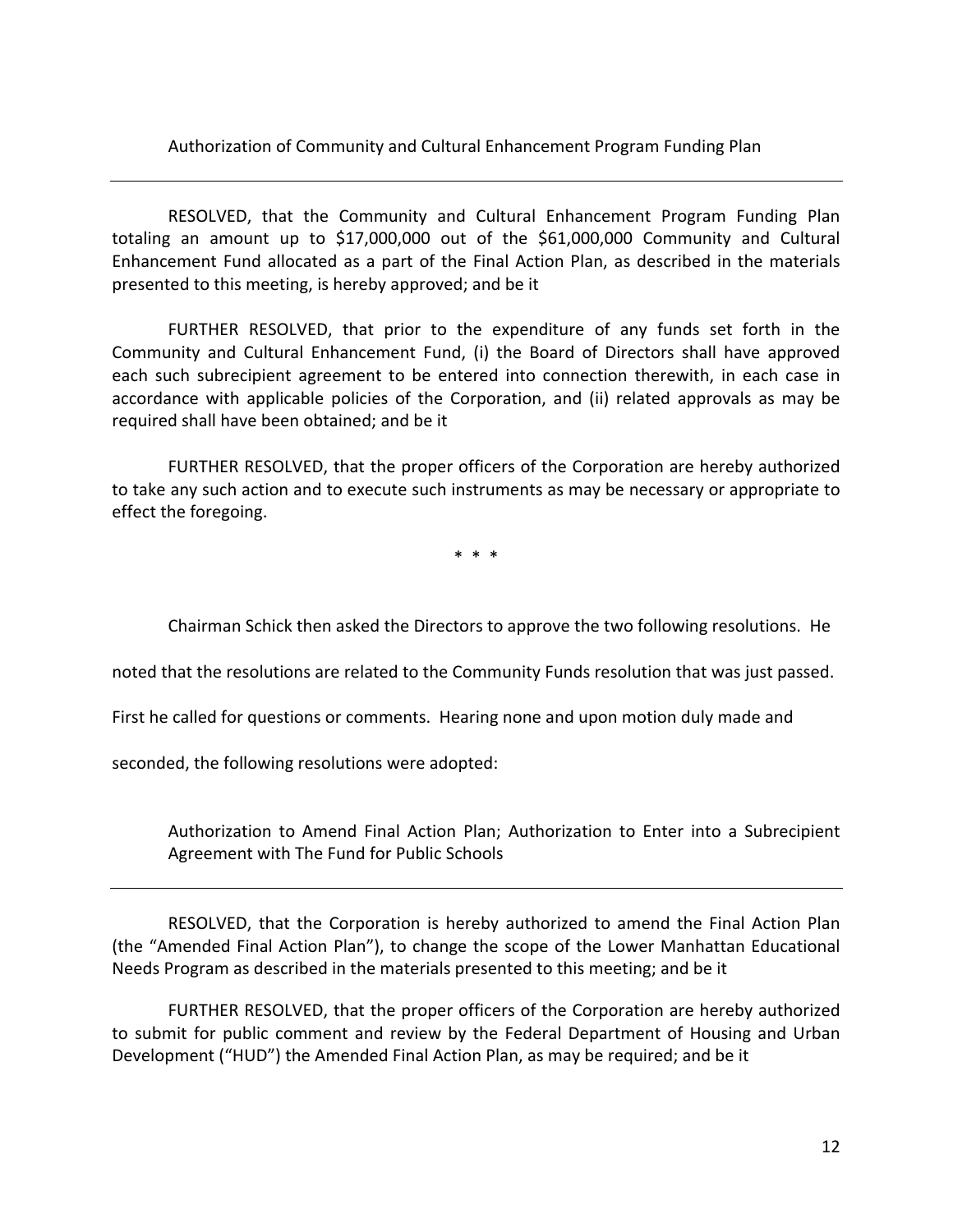FURTHER RESOLVED, that the President of the Corporation or his designee shall be authorized to make such changes to the Amended Final Action Plan as may be necessary or appropriate to comport with applicable HUD requirements and to reflect any public comments solicited and received thereon; provided any changes so made shall be consistent with the criteria set forth in such Amended Final Action Plan; and be it

FURTHER RESOLVED, that the Corporation is hereby authorized to enter into a subrecipient agreement with The Fund for Public Schools in an amount not to exceed \$3,000,000 in the aggregate, as described in the materials presented to this meeting; and be it

FURTHER RESOLVED, that the proper officers of the Corporation are hereby authorized to take any such action and to execute such instruments as may be necessary or appropriate to effect the foregoing.

\* \* \*

Authorization to Amend Agreement with Maggie Boepple

RESOLVED, that the Corporation is hereby authorized to amend its agreement with Maggie Boepple for consulting services needed for the Community and Cultural Enhancement Program, to increase the authorized expenditures thereunder by \$10,000, in an amount not to exceed \$60,000, and to extend the term of such agreement by one month through September 30, 2011, as described in the materials presented to this meeting; and be it

FURTHER RESOLVED, that the expenditures approved hereby shall be allocated from funds included in the Community and Cultural Enhancement Fund allocation within Partial Action Plan S‐2; and be it

FURTHER RESOLVED, that the proper officers of the Corporation are hereby authorized to take any such action and to execute such instruments as may be necessary or appropriate to effect the foregoing.

\* \* \*

Chairman Schick then asked the Directors to approve the East River Esplanade item.

The Chairman provided a brief outline of the background information related to this request.

He then called for questions or comments. Hearing none, and upon motion duly made and

seconded, the following resolution was adopted: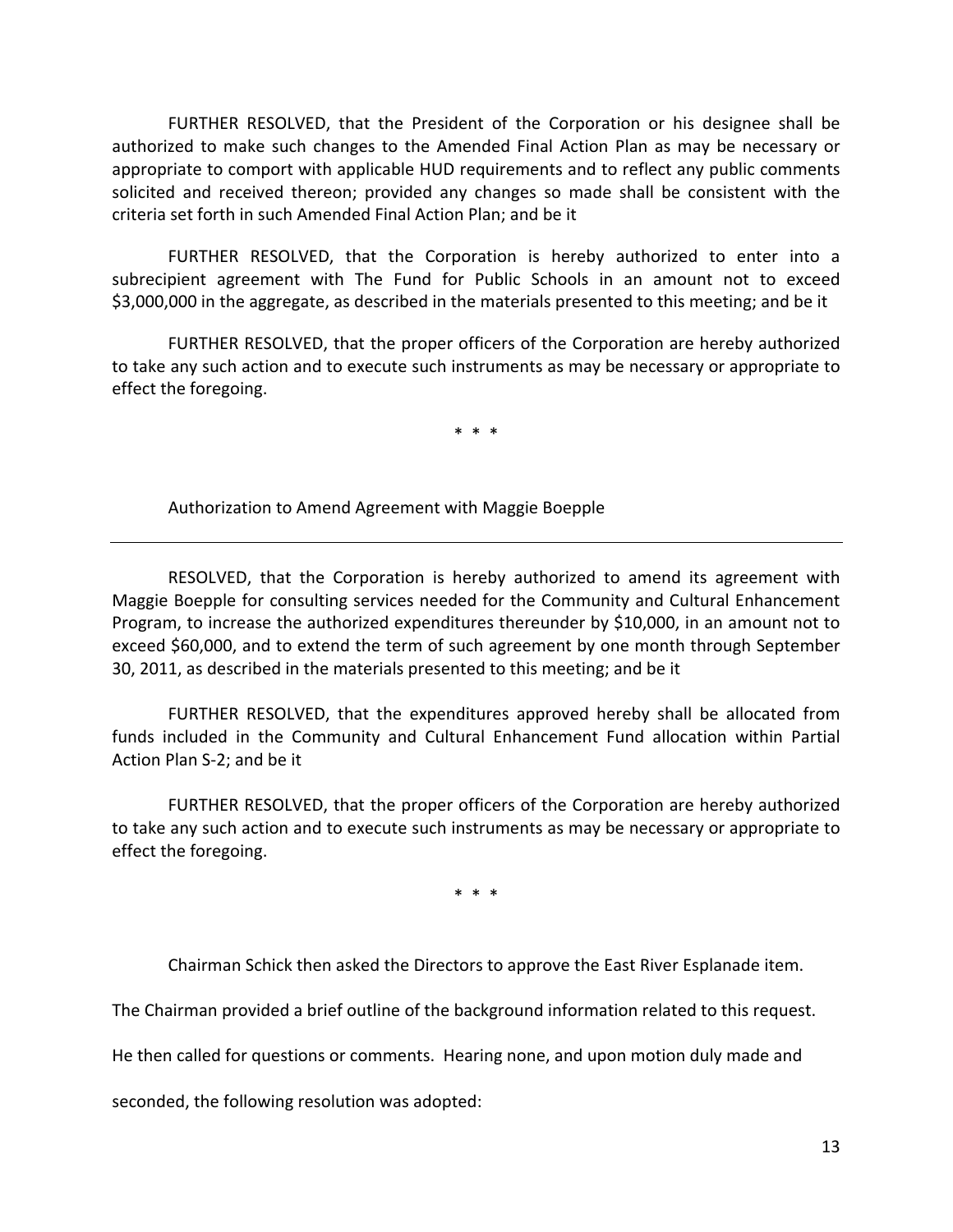Authorization to Amend Subrecipient Agreement with The City of New York for the East River Waterfront Esplanade and Piers Project

RESOLVED, that the Corporation is hereby authorized to amend its subrecipient agreement with The City of New York for the East River Waterfront Esplanade and Piers Project to increase funding by \$17,000,000, to an amount not to exceed \$154,980,000 in the aggregate, as described in the materials presented to this meeting; and be it

FURTHER RESOLVED, that the expenditures approved hereby shall be allocated from funds included in the Other World Trade Center Area Improvements allocation within Partial Action Plan S‐2; and be it

FURTHER RESOLVED, that the proper officers of the Corporation are hereby authorized to take any such action and to execute such instruments as may be necessary or appropriate to effect the foregoing.

\* \* \*

The Chairman then asked the Directors to approve three LMCCC items. With regard to

these items, Chairman Schick noted that they are all contingent upon funding coming from the

State Funding Partners. Authorization is therefore being sought, he continued, to spend money

if the Port Authority provides it. The Chairman then called for questions or comments. Hearing

none, and upon motion duly made and seconded, the following resolution was adopted:

Authorization to Amend Subrecipient Agreement with the City of New York Department of Transportation; Authorization to Amend Partial Action Plan S‐2

RESOLVED, that the Corporation is hereby authorized to amend its subrecipient agreement with The City of New York through its Department of Transportation (the "DOT Program") to increase funding for the Lower Manhattan Permit Management System by \$3,600,000, to an amount not to exceed \$4,000,000 in the aggregate, as described in the materials presented to this meeting; and be it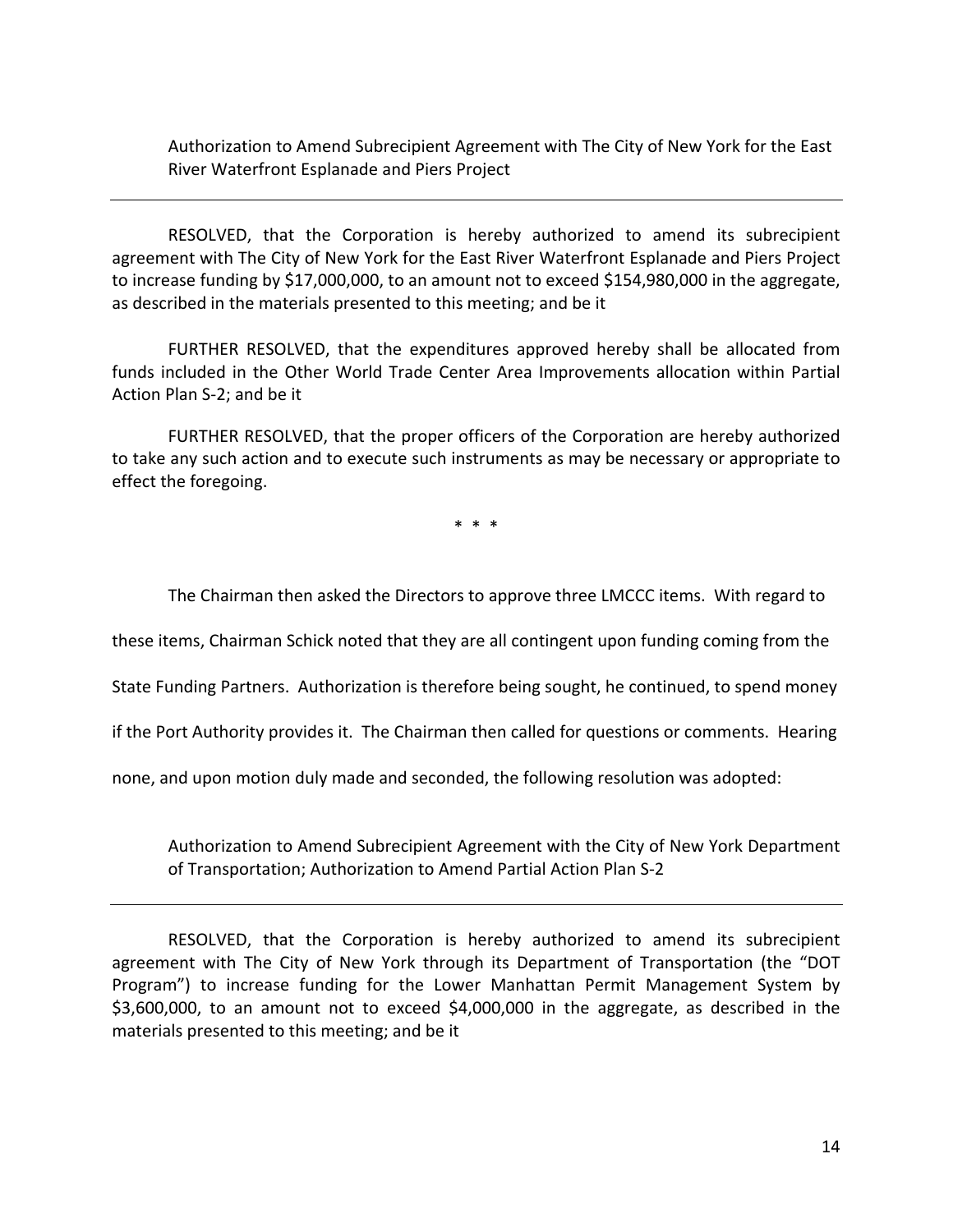FURTHER RESOLVED, that the expenditures approved hereby shall be allocated from funds included in the NYC MOSAICS Permit Management System allocation within Partial Action Plan S‐2; and be it

FURTHER RESOLVED, that the Corporation is hereby authorized to amend the Partial Action Plan S‐2 to update information regarding the beneficiaries and purpose of the DOT Program, as described in the materials presented to this meeting; and be it

FURTHER RESOLVED, that the proper officers of the Corporation are hereby authorized to submit for public comment and review by the Federal Department of Housing and Urban Development ("HUD") the Amended Partial Action Plan S‐2, as may be required; and be it

FURTHER RESOLVED, that the President of the Corporation or his designee shall be authorized to make such changes to the Amended Partial Action Plan S‐2 as may be necessary or appropriate to comport with applicable HUD requirements and to reflect any public comments solicited and received thereon; provided any changes so made shall be consistent with the criteria set forth in such Amended Partial Action Plan; and be it

FURTHER RESOLVED, that the proper officers of the Corporation are hereby authorized to take any such action and to execute such instruments as may be necessary or appropriate to effect the foregoing.

\* \* \*

Authorization to Amend Agreement with Hellman Electric Corporation for Intelligent Transportation Systems Maintenance and Servicing

RESOLVED, that the Corporation is hereby authorized to amend its agreement with Hellman Electric Corporation for capital construction services on the Lower Manhattan Intelligent Transportation System to increase the authorized expenditures thereunder by \$487,767 to an amount not to exceed \$6,482,387 in the aggregate, and to extend the term by four months through April 30, 2011, as described in the materials presented to this meeting; and be it

FURTHER RESOLVED, that expenditures hereby approved shall be allocated from funds committed to Lower Manhattan Construction Command Center ("LMCCC") by the Port Authority of New York and New Jersey, the Metropolitan Transportation Authority, and the New York State Department of Transportation for LMCCC's continuing operations; and be it

FURTHER RESOLVED, that the proper officers of the Corporation are hereby authorized to take any such action and to execute such instruments as may be necessary or appropriate to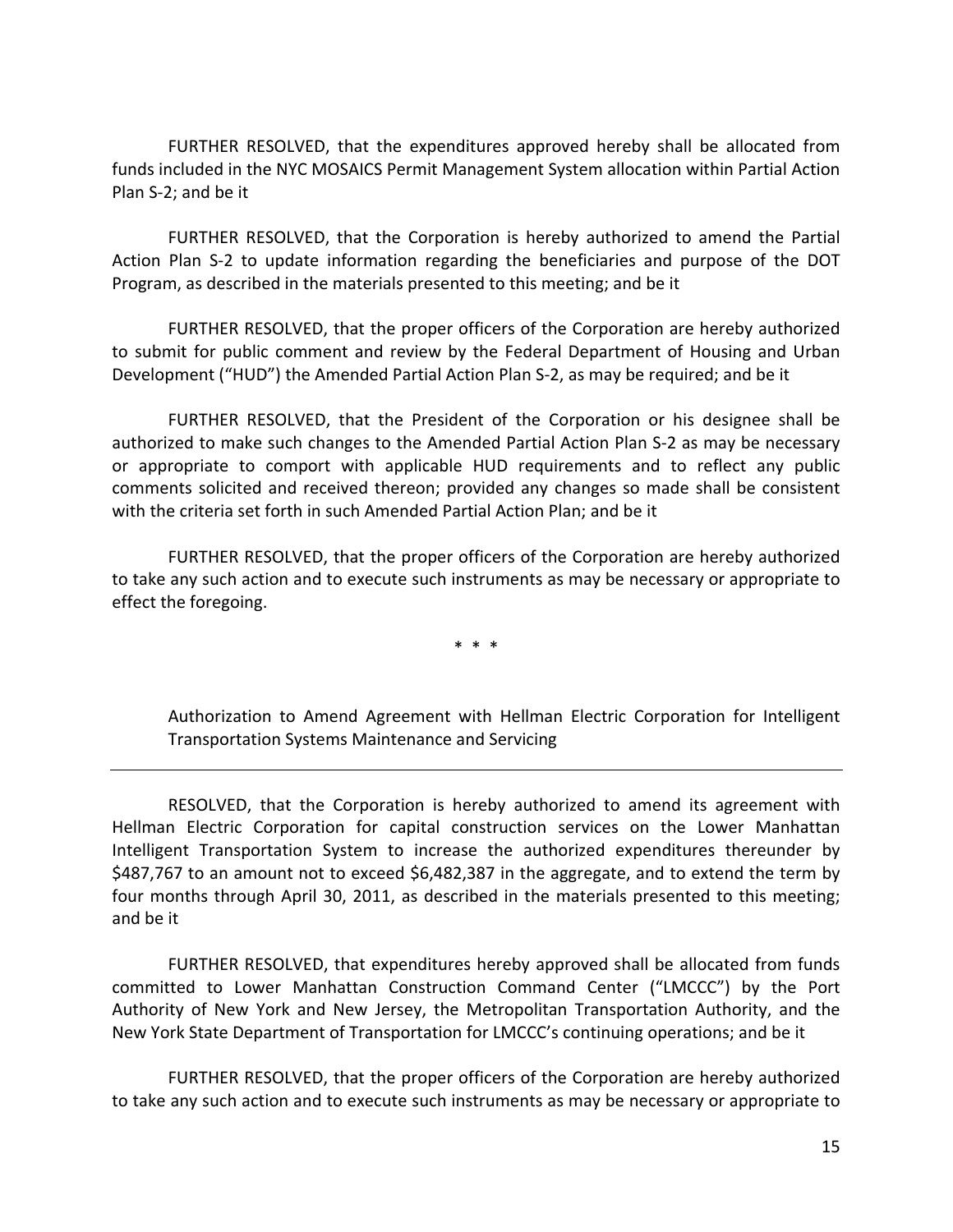effect the foregoing.

\* \* \*

Authorization to Amend Agreement for Program Coordination Services

RESOLVED, that the Corporation is hereby authorized to amend its existing agreement with LiRo Program Construction P.C. for Program Coordination Services to increase the authorized expenditures by \$4,618,650 for an aggregate amount not to exceed \$5,118,650 and to extend the term through December 31, 2013; and be it

FURTHER RESOLVED, that the expenditures hereby approved as part of this request for the period before December 31, 2011 shall be committed to and allocated only to the extent that funds are received for this period under Lower Manhattan Construction Command Center ("LMCCC") grants from the Federal Transit Administration and funding agreements with the Port Authority of New York and New Jersey, the Metropolitan Transportation Authority, and the New York State Department of Transportation sufficient to fund these expenditures; and be it

FURTHER RESOLVED, that the expenditures hereby approved as part of this request for the period after December 31, 2011 shall be committed to and allocated only when LMDC receives funds pursuant to LMCCC grants from the Federal Transit Administration and funding agreements then in effect with the Port Authority of New York and New Jersey, the Metropolitan Transportation Authority, and the New York State Department of Transportation sufficient to fund these expenditures; and be it

FURTHER RESOLVED, that the proper officers of the Corporation are hereby authorized to take any such action and to execute such instruments as may be necessary or appropriate to effect the foregoing.

\* \* \*

Chairman Schick asked the Directors to approve a lease amendment. The Chairman

explained that the Corporation had previously extended the lease for this space with an option

for further extension. He added that the Corporation is seeking authorization to exercise that

option and at the same time, to provide some space to the 9/11 Memorial and Museum staff as

they open the Memorial and prepare the opening of the Museum.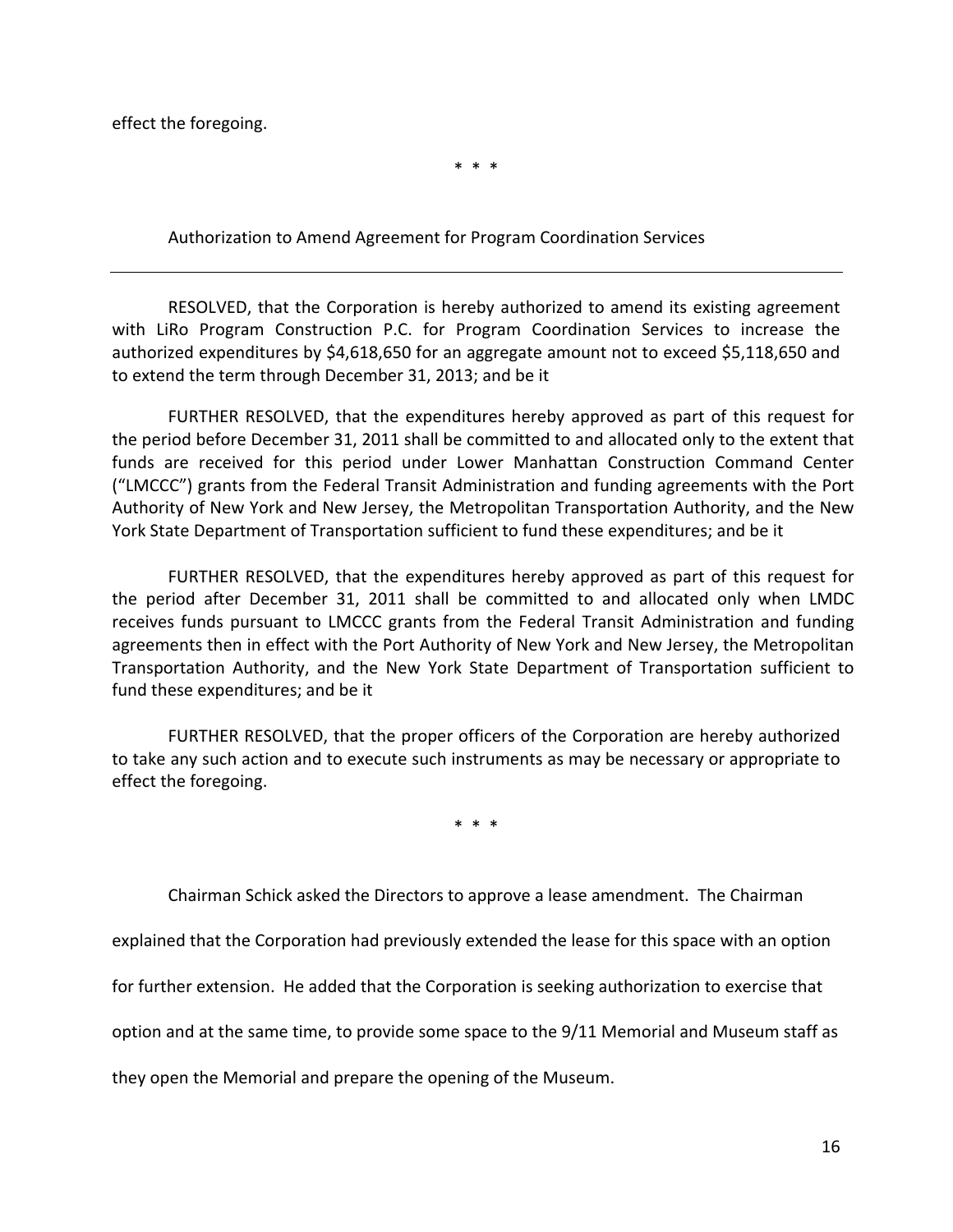Director Menin stated that she believes it is very important that LMDC is providing space for the Memorial staff at the same time that the Directors are being asked to authorize the lease extension. She added that she was taking this opportunity to ask that an update be given to the Board with regard to the remaining LMDC funds as referenced by Secretary Donovan.

Chairman Schick stated that the funds have substantially been allocated but not yet spent. The Chairman added that at the next LMDC Directors meeting, he will provide an accounting of what has been spent, what has been allocated, what has been authorized and what is remaining.

The Chairman then called for further questions or comments. Hearing none, and upon

motion duly made and seconded, the following resolution was unanimously adopted:

Authorization to Amend LMDC and LMCCC Current Office Lease

RESOLVED, that the Corporation is hereby authorized to amend its current lease agreement with BFP 1 Liberty Plaza Co. Inc., as landlord, for the Corporation's existing office space at One Liberty Plaza to extend the term ten (10) month through December 31, 2012, as described in the materials presented to this meeting; and be it

FURTHER RESOLVED, that the amount of the Corporation's expenditures authorized under the amended lease shall increase by an amount not to exceed \$645,000; and be it

FURTHER RESOLVED, that the Corporation is hereby authorized to permit the National 9/11 Memorial and Museum at the World Trade Center Foundation, Inc. to utilize a portion of the current LMDC/LMCCC office space at any time through the term of the LMDC lease as may be extended through this resolution; and be it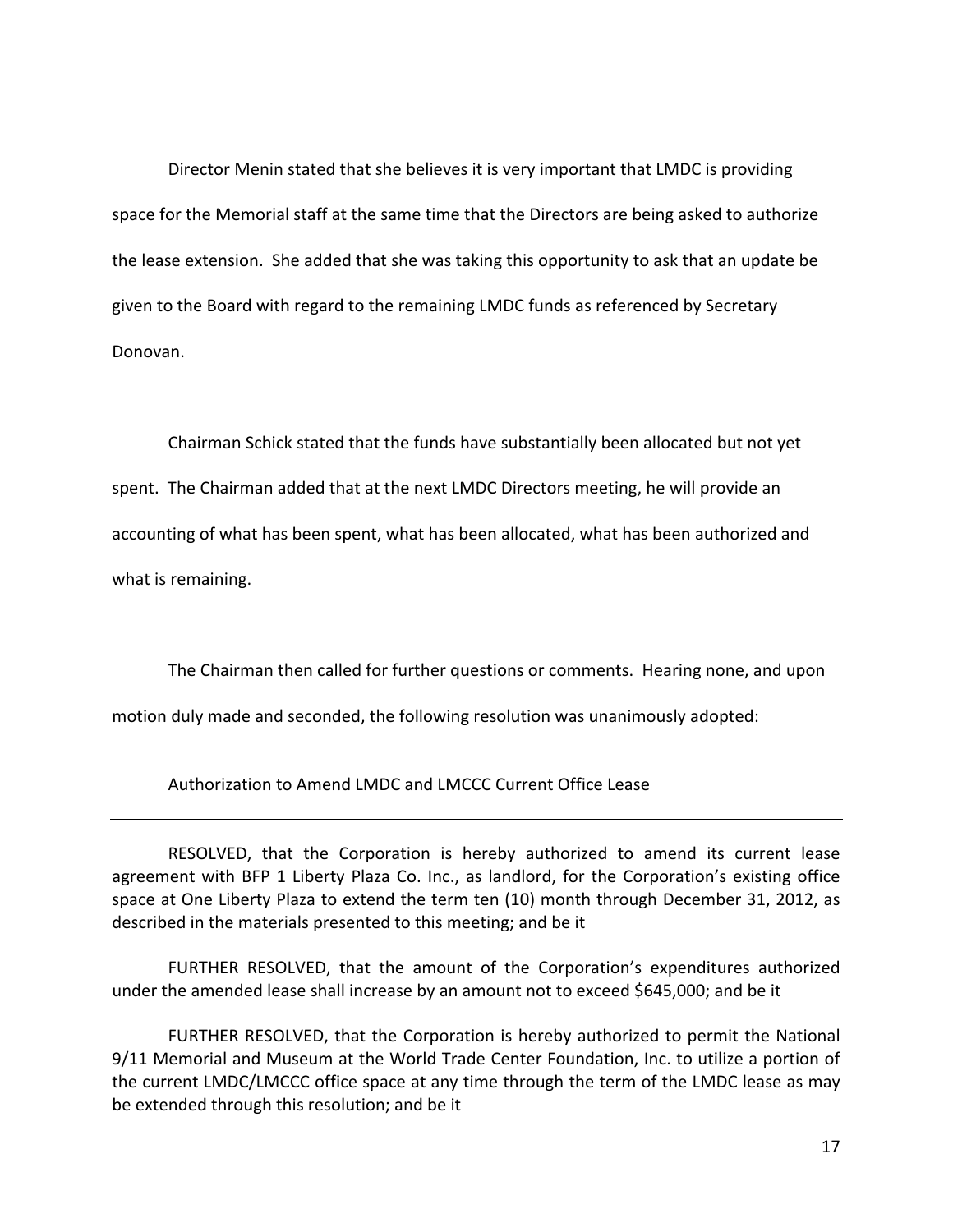FURTHER RESOLVED, that the expenditures approved hereby shall be allocated through future annual operating budgets utilizing HUD funds as well as Lower Manhattan Construction Command Center's ("LMCCC") State Funds from the Port Authority of New York and New Jersey, the Metropolitan Transportation Authority and the New York State Department of Transportation (to the extent received); and be it

FURTHER RESOLVED, that the proper officers of the Corporation are hereby authorized to take any such action and to execute such instruments as may be necessary or appropriate to effect the foregoing.

\* \* \*

Chairman Schick asked the Directors to approve the following resolutions for which they

had received the relevant materials in advance of the meeting. The Chairman briefly outlined

the various requests and then called for questions or comments. Hearing none, and upon

motion duly made and seconded, the following resolutions were unanimously adopted:

Authorization to Enter into Agreements for Environmental Services

RESOLVED, that the Corporation is hereby authorized to enter into agreements, for a two-year period through September 30, 2013, with each of AKRF, Inc., BEM Systems, Inc., LIRO Engineers and TRC Companies, Inc., for environmental services, as described in the materials presented to this meeting; and be it

FURTHER RESOLVED, that the combined expenditures under all such agreements shall not exceed \$1,950,000 in the aggregate; and be it

FURTHER RESOLVED, that the expenditures approved hereby shall be allocated from funds included in the appropriate LMDC or LMCCC department budget or relevant Partial Action Plan; and be it

FURTHER RESOLVED, that the proper officers of the Corporation are hereby authorized to take any such action and to execute such instruments as may be necessary or appropriate to effect the foregoing.

\* \* \*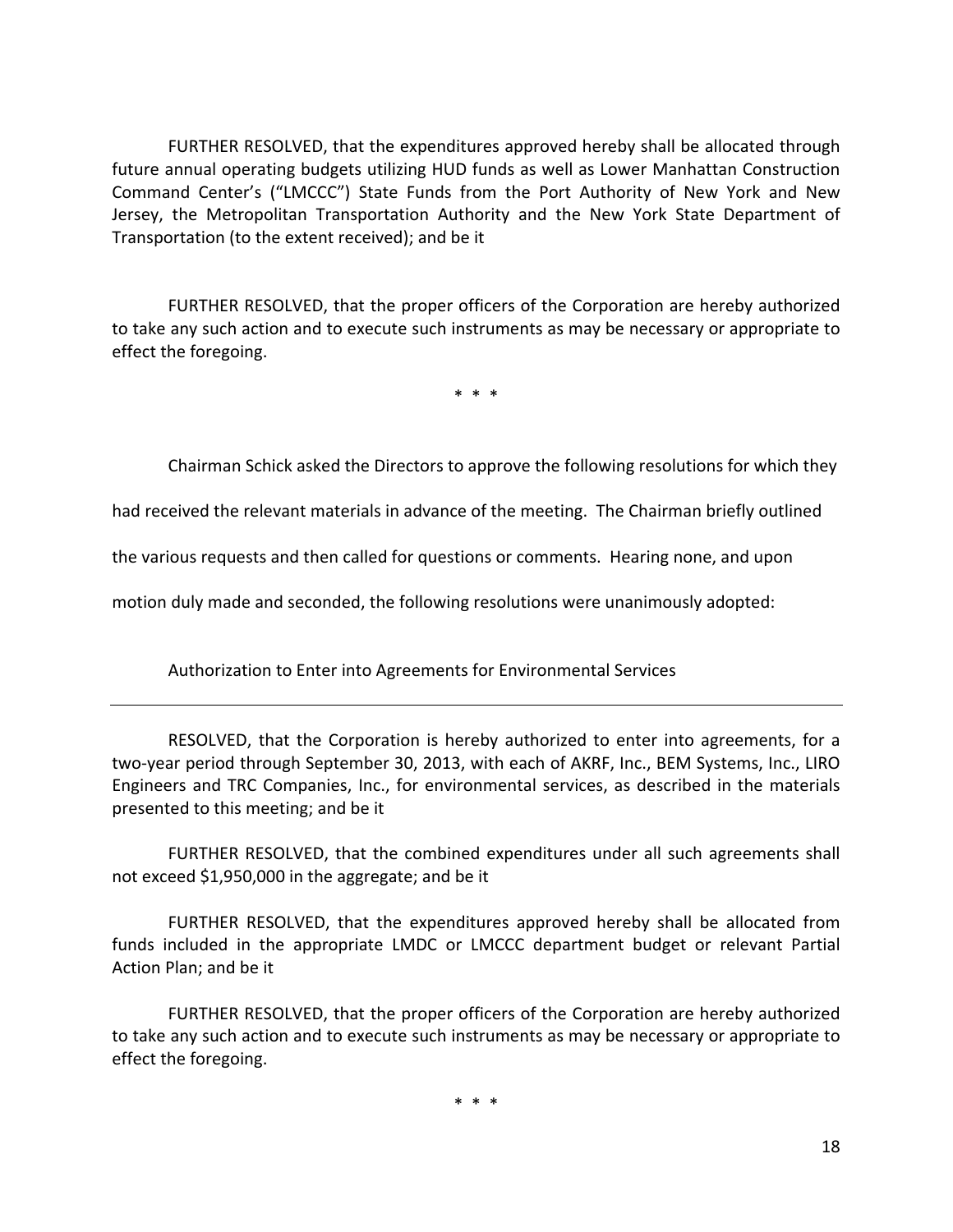Authorization to Amend Agreement with for Integrity Monitoring Services

RESOLVED, that the Corporation is hereby authorized to amend its agreement with Thacher Associates, LLC for integrity monitoring related to the 130 Liberty Street project, to increase authorized expenditures thereunder by \$100,000, to an amount not to exceed \$7,040,000 in the aggregate, as described in the materials presented to this meeting; and be it

FURTHER RESOLVED, that the expenditures approved hereby shall be allocated from recovery of funds through pending indemnity or insurance claims, proceeds from the settlement with the prior insurers of Deutsche Bank and/or through funds included in Partial Action Plans 7 or S‐2 as appropriate; and be it

FURTHER RESOLVED, that the proper officers of the Corporation are hereby authorized to take any such action and to execute such instruments as may be necessary or appropriate to effect the foregoing.

\* \* \*

Authorization to Amend Agreement for 130 Liberty Document Services

RESOLVED, that the Corporation is hereby authorized to amend its agreement with Inventus for 130 Liberty Street document related services to increase the authorized expenditures thereunder by up to \$250,000, to an amount not to exceed \$1,350,000 in the aggregate, as described in the materials presented to this meeting; and be it

FURTHER RESOLVED, that the expenditures approved hereby shall be allocated from the Legal Affairs Department's budget, proceeds from the settlement with the prior insurers of Deutsche Bank, and/or Partial Action Plans 7 or S‐2, and any contribution received from the Corporation's insurance carrier; and be it

FURTHER RESOLVED, that the proper officers of the Corporation are hereby authorized to take any such action and to execute such instruments as may be necessary or appropriate to effect the foregoing.

\* \* \*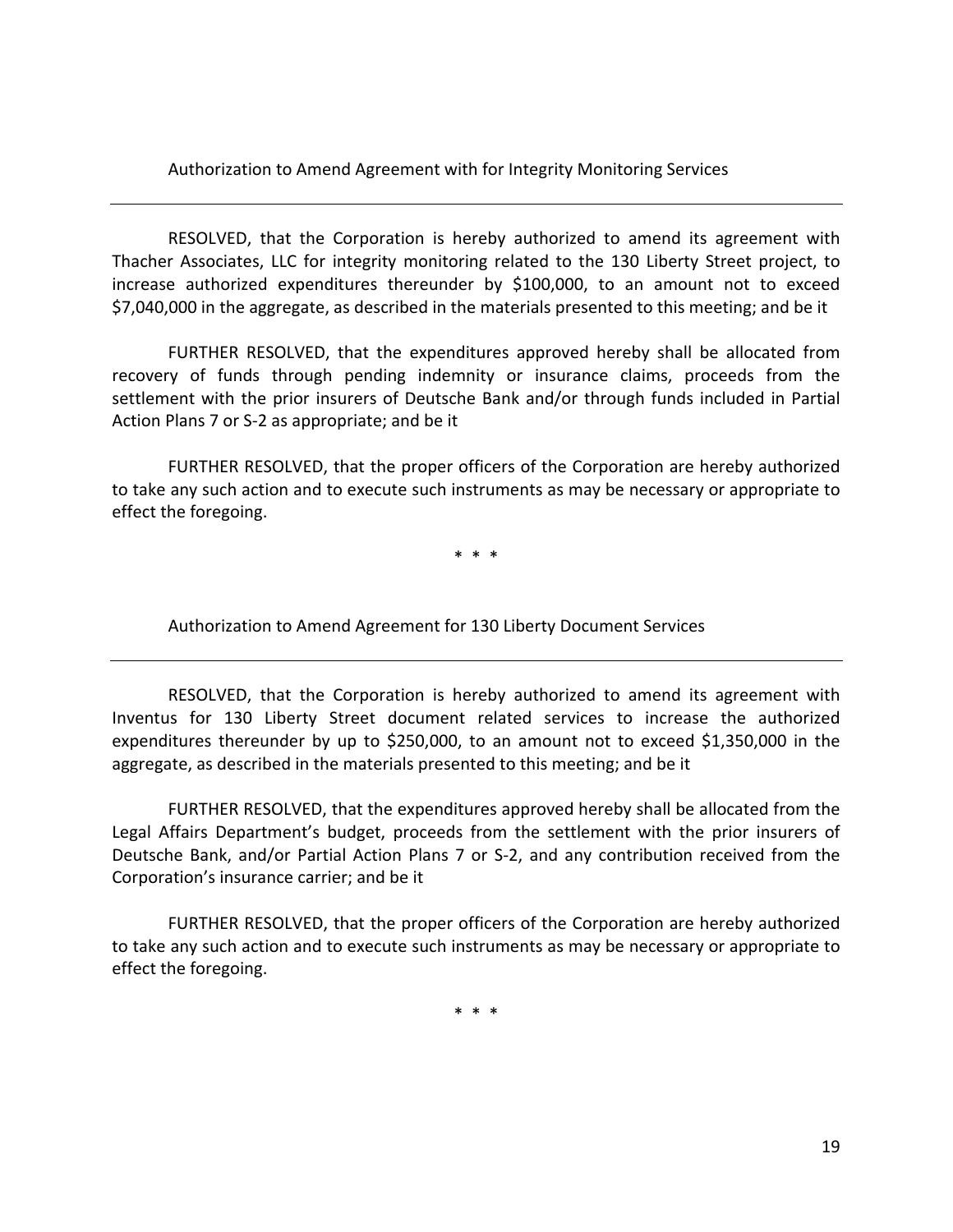Authorization to Increase Funding of Pre‐Qualified Counsel Agreements for Legal **Services** 

RESOLVED, that the amount of the Corporation's expenditures authorized under the agreements with one or more law firms on the Empire State Development Corporation Pre‐ Qualified Counsel List shall increase by \$150,000, to an amount not to exceed \$1,650,000 in the aggregate; and be it

FURTHER RESOLVED, that the expenditures approved hereby shall be allocated from the appropriate fiscal year budget for the Legal Affairs Department and/or the appropriate projectrelated Partial Action Plans; and be it

FURTHER RESOLVED, that the proper officers of the Corporation are hereby authorized to take any such action and to execute such instruments as may be necessary or appropriate to effect the foregoing.

\* \* \*

Authorization to Amend Contract with Dewey & LeBoeuf LLP

RESOLVED, that the Corporation is hereby authorized to amend its agreement with Dewey & LeBoeuf LLP for legal advice and services in the areas of environmental, land use, and real estate matters to extend the term for an additional one‐year period through August 31, 2012, as described in the materials presented to this meeting; and be it

FURTHER RESOLVED, that the proper officers of the Corporation are hereby authorized to take any such action and to execute such instruments as may be necessary or appropriate to effect the foregoing.

\* \* \*

There being no further business, the meeting was adjourned at 10:16 a.m.

Respectfully submitted,

Eileen McEvoy